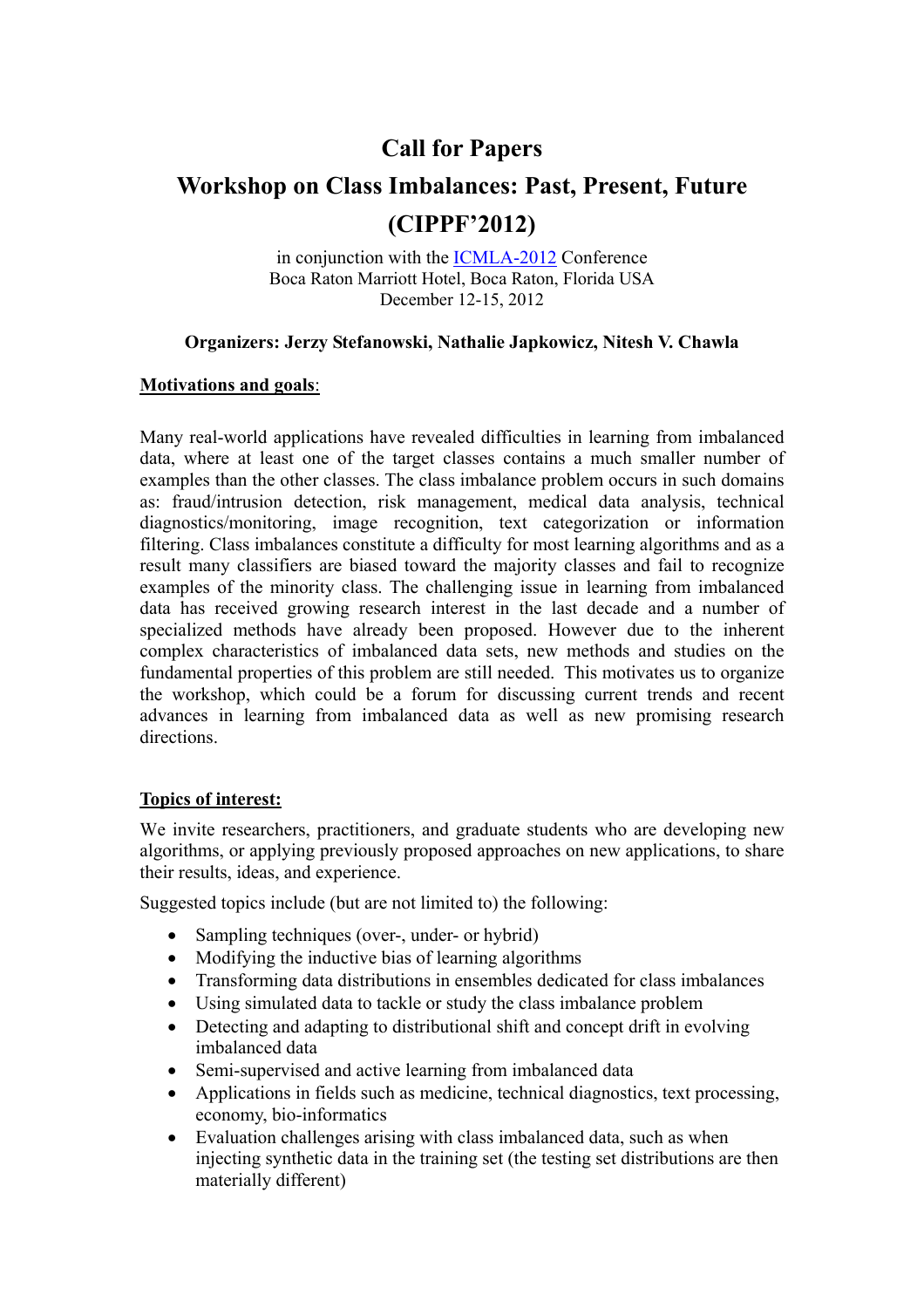#### **Paper Submission:**

We encourage submissions of long or short research papers (6 or 4 pages) as well as extended abstracts of work in progress (2 pages). The papers must be submitted in the form of PDF files and should conform to the IEEE CS Press Conference Paper Format (single-spaced, double-column, 10-point font size) through the **ICMLA-2012 Paper Submission Site for Special Sessions and Workshops.**

# **Important Dates:**

**August 20th**, **2012**: **Paper submission deadline (Extended - Firm)**  September 7th, 2012: Acceptance Notification October 1st, 2012: Camera-ready paper due TBA: Author registration due December 12-15, 2012: ICMLA Conference

# **IEEE Submission Templates and Guidelines:**

Templates and Author Guidelines for word Templates and Author Guidelines for Latex IEEE PDF Specifications **Note:** IEEE copyright form will be required after your paper is accepted.

#### **Review Process:**

The papers will be reviewed by a minimum of two members of our program committee.

#### **Workshop Notes:**

All accepted papers or abstracts will be included in the proceedings to be published by IEEE Press.

#### **Workshop organizers:**

**Jerzy Stefanowski**, (contact person) Poznan University of Technology, Institute of Computing Science ul. Piotrowo 2, 60-965 Poznan, Poland phone: +48 61 6652933 email Jerzy.Stefanowski@cs.put.poznan.pl http://www.cs.put.poznan.pl/jstefanowski

# **Nathalie Japkowicz,**

Department of Computer Science Northern Illinois University DeKalb, IL 60115, USA